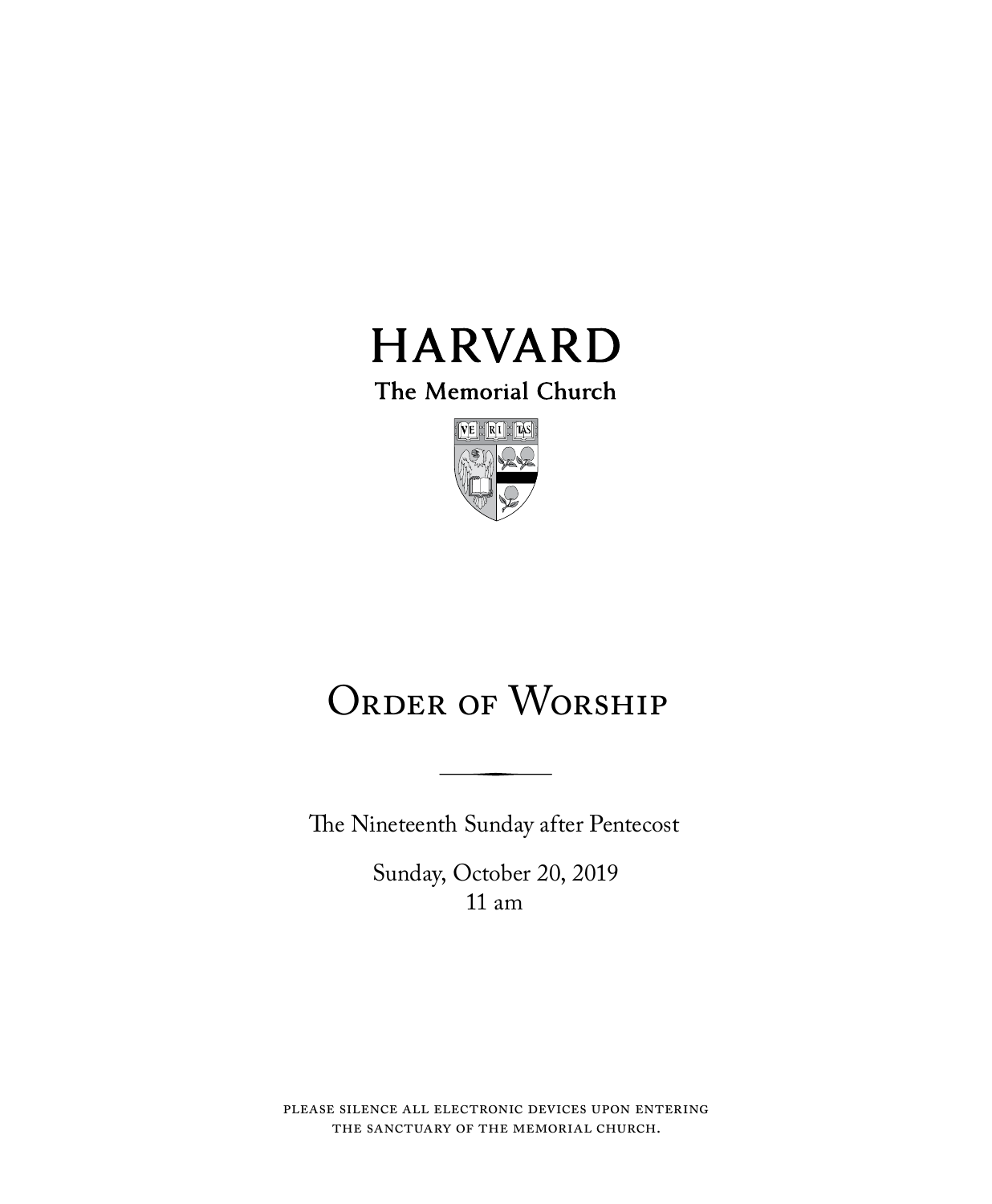#### PRELUDE

Sicilienne from *Suite*, Op. 5 (1933) *Maurice Duruflé (1902–1986)*

#### HYMN

No. 1, st. 1 & 4, "All People That on Earth Do Dwell" *Old Hundredth The congregation standing*

#### CALL TO WORSHIP

#### *from Psalm 36 & Isaiah 2*

| Minister: | Your steadfast love, O Lord, extends to the heavens,<br>your faithfulness to the clouds.               |
|-----------|--------------------------------------------------------------------------------------------------------|
| People:   | Your righteousness is like the mighty mountains,<br>your judgments are like the great deep.            |
| Minister: | How precious is your steadfast love, O God!<br>All people may take refuge in the shadow of your wings. |
| People:   | For with you is the fountain of life;<br>in your light we see light.                                   |
| Minister: | Come, let us set out in the light of the Lord.                                                         |

#### **CONFESSION**

#### *In unison:*

Eternal God, in whom we live and move and have our being, whose face is hidden from us by our sin, and whose mercy we forget: cleanse us from all offenses, and deliver us from proud thoughts and vain desires; that humbly we may draw near to thee, confessing our faults, confiding in thy grace, and finding in thee our refuge and our strength, through Jesus Christ our Lord.

#### ASSURANCE OF PARDON

#### HYMN

No. 279, "Awake, My Soul, Stretch Every Nerve" *Christmas The congregation standing*

#### GREETING AND THE PEACE

*All are invited to join in singing of Hymn No. 27, stanza 1.*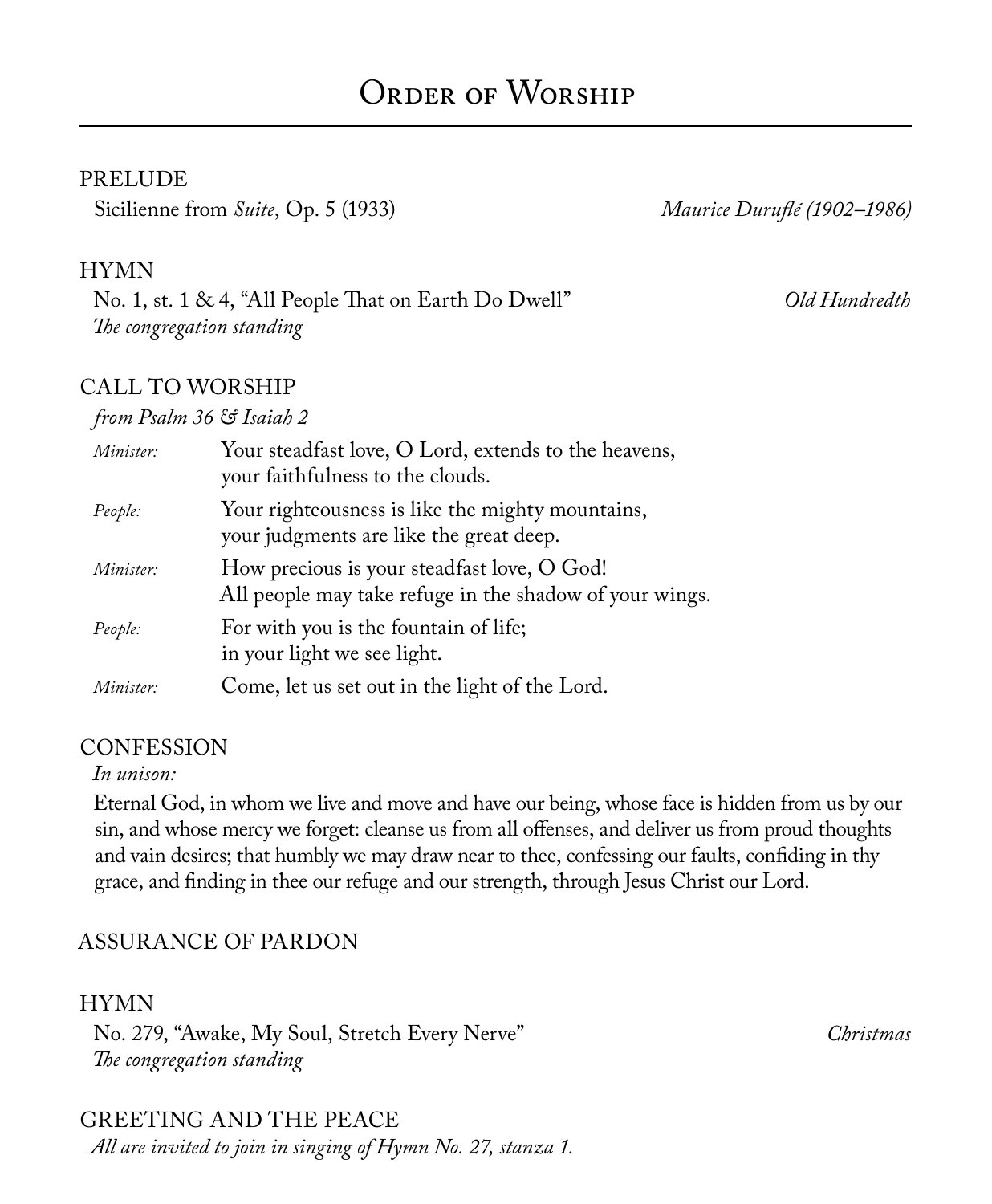#### **OFFERTORY**

*The offering collected goes directly to fund the Memorial Church Grants Committee's recipient organizations and their important work in our local communities. Checks can be written to the Memorial Church with the memo line "Grants Committee." Ushers will begin collection from the back of the church.*

Psalm 121 *Levavi oculos Chant by Walford Davies (1869–1941)* I will lift up mine eyes unto the hills; from whence cometh my help? My help cometh even from the Lord, who hath made heaven and earth. He will not suffer thy foot to be moved; and he that keepeth thee will not sleep. Behold, he that keepeth Israel shall neither slumber nor sleep. The Lord himself is thy keeper; the Lord is thy defence upon thy right hand; So that the sun shall not burn thee by day, neither the moon by night. The Lord shall preserve thee from all evil; yea, it is even he that shall keep thy soul. The Lord shall preserve thy going out, and thy coming in,from this time forth for evermore.

### DOXOLOGY

*Sung by the congregation, standing* Praise God, from whom all blessings flow. Praise God, all people here below. Praise God above, ye heavenly host. Creator, Christ and Holy Ghost. Amen.

### FIRST LESSON

#### ANTHEM

There is a Land of Pure Delight (publ. 2002) *Grayston Ives (b. 1948)* There is a land of pure delight Where saints immortal reign; Infinite day excludes the night And pleasures banish pain. There everlasting spring abides And never withering flowers; Death like a narrow sea divides That heavenly land from ours. Sweet fields beyond the swelling flood Stand dressed in living green; As to the Jews old Canaan stood While Jordan rolled between.

Song of Solomon 1:1–6 *Pew Bible, page 584 (OT)*

But timorous mortals start and shrink To cross the narrow sea, And linger shivering on the brink, And fear to launch away. O could we make our doubts remove, Those gloomy doubts that rise,

And see the Canaan that we love With unbeclouded eyes.

Could we but climb where Moses stood And view the landscape o'er; Not Jordan's stream, nor death's cold flood Should fright us from the shore.

*Isaac Watts (1674–1748)*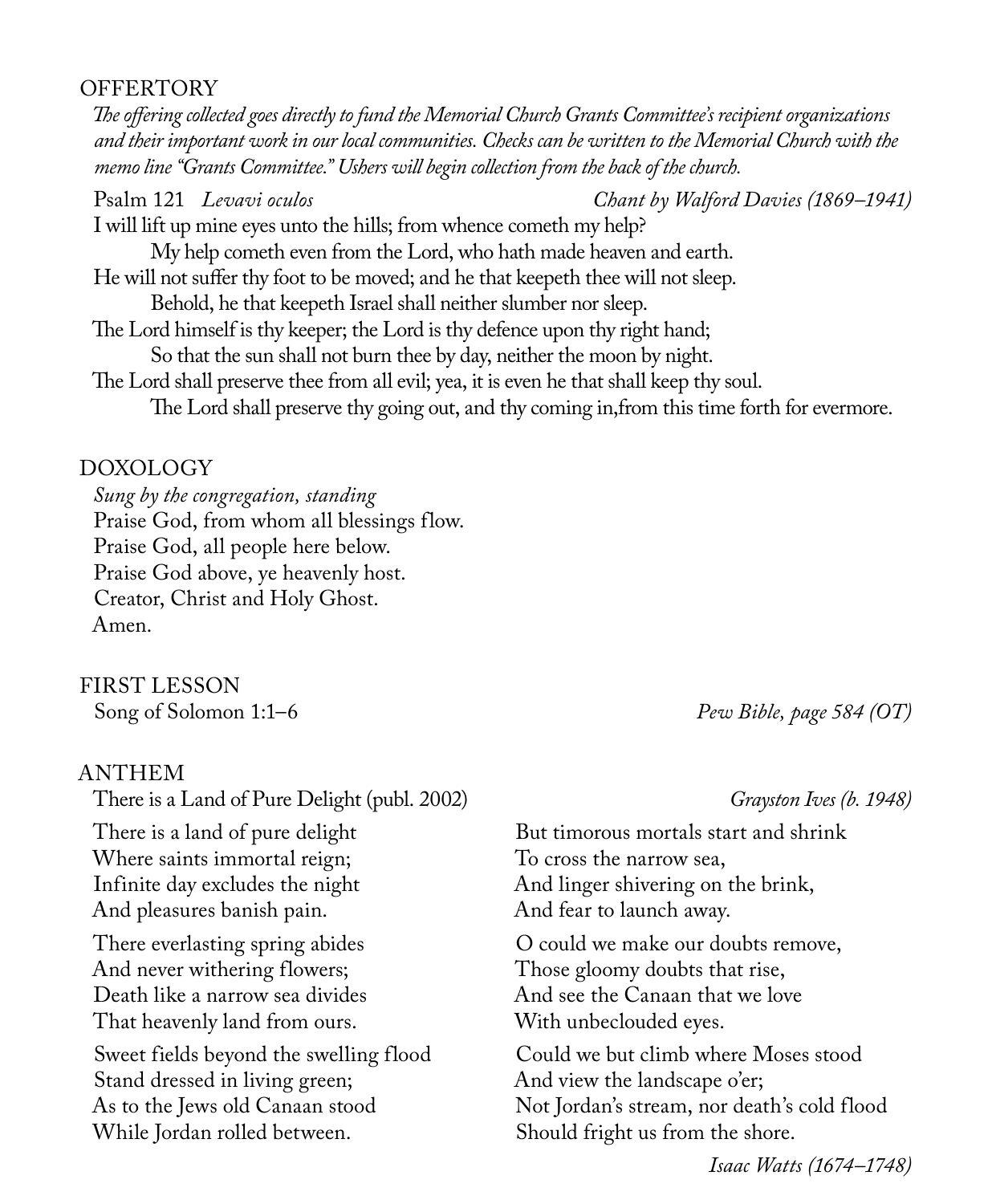#### PRAYER HYMN



#### THE PRAYERS OF THE PEOPLE

#### THE LORD'S PRAYER

#### *In unison:*

Our Father, who art in heaven, hallowed be thy name. Thy kingdom come. Thy will be done, on earth, as it is in heaven. Give us this day our daily bread. And forgive us our trespasses, as we forgive those who trespass against us. And lead us not into temptation, but deliver us from evil. For thine is the kingdom, and the power, and the glory, for ever and ever. Amen. *Following the Lord's Prayer, the Prayer Hymn is repeated.*

#### ANTHEM

Joy Flows Down (2006) *Patricia Van Ness (b. 1951)* Joy flows down like radiant moon on hidden and quiet forest.

O Creator of all joy, all Earthly beauty unceasingly extols you.

May my heart find words to sing a hymn of love to you, O God, forever.

*Text and music by Patricia Van Ness*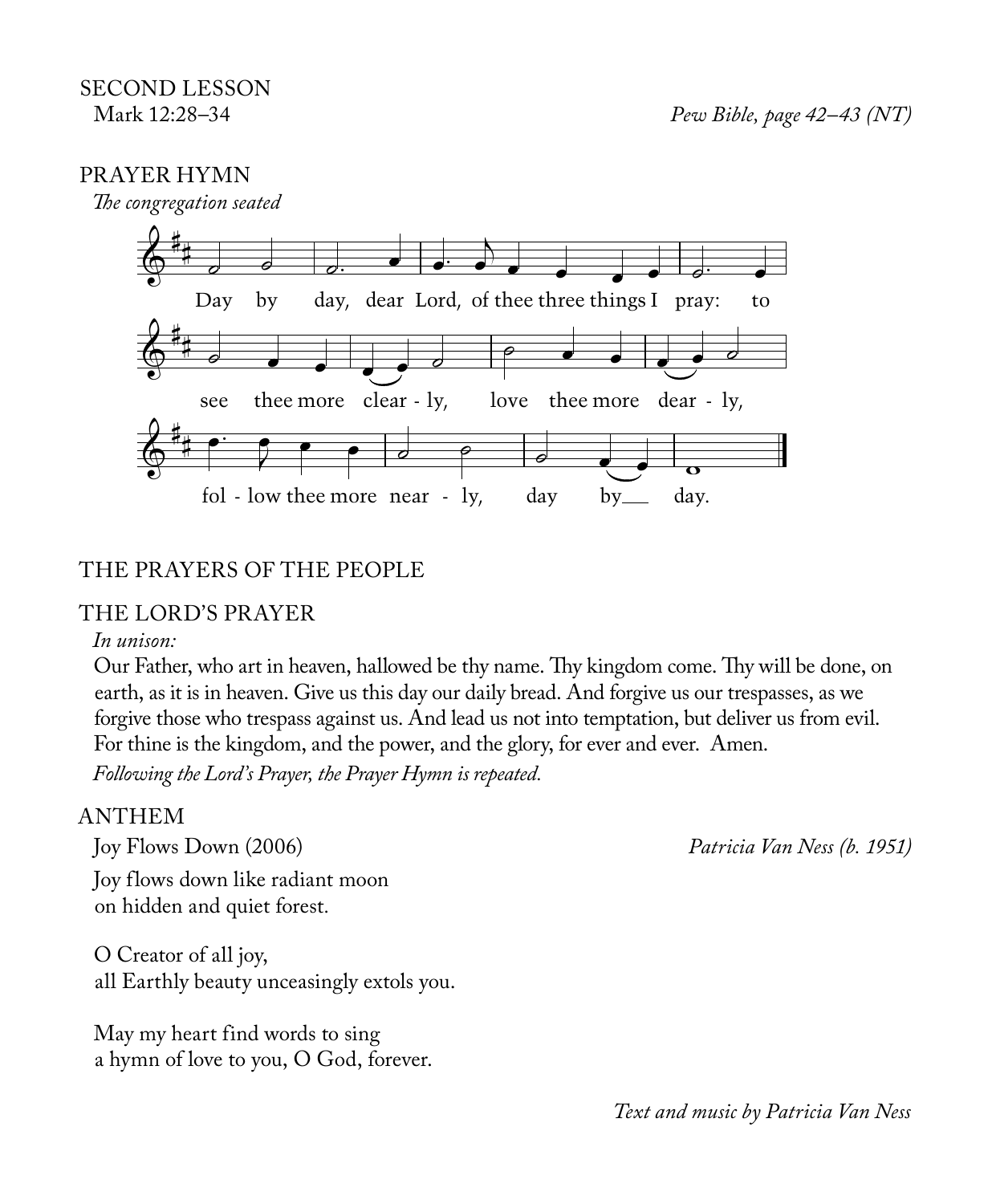SERMON Un-Learning*–*The Haunting Journey to Self-Love Text: "I am black and beautiful." *Song of Solomon 1:5*

HYMN

No. 333, "God of Grace and God of Glory" *Regent Square The congregation standing* 

BENEDICTION

#### POSTLUDE

Improvisation on the Te Deum (1930) *Charles Tournemire (1870–1939)*

#### *OUR MISSION*

*The Memorial Church of Harvard University is a space of grace in the center of the Yard, rooted in the good news of Jesus Christ. Affectionately known as "MemChurch," we pursue partnerships within and beyond Harvard, empowering community members to serve the world as well-informed, compassionate, moral citizens. Through worship and ministry outreach, MemChurch aims to promote justice and mercy by confronting life's challenges, differences, and our own imperfections with courage, empathy, and an ethic of love. By doing so, the Memorial Church seeks to educate minds, expand hearts, and enrich lives.*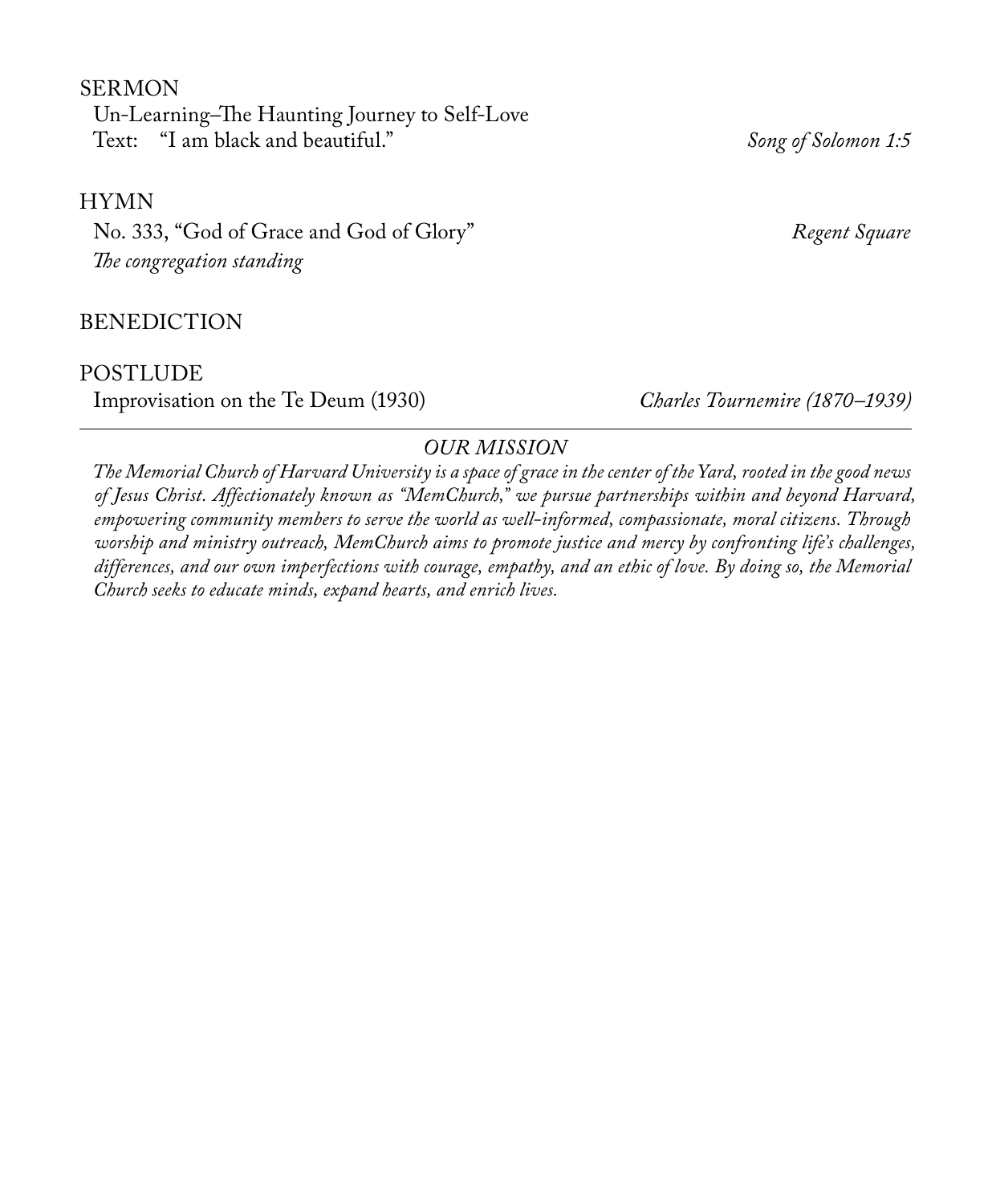# Announcements

Sunday, October 20, 2019

### WELCOME

Today is the Nineteenth Sunday after Pentecost. The preacher is the Rev. Dr. Gerald "Jay" Williams, Lead Pastor, Union Church, Boston, MA. The worship leaders are Professor Stephanie Paulsell, Interim Pusey Minister in the Memorial Church, Susan Shallcross Swartz Professor of the Practice of Christian Studies, Harvard Divinity School, Professor Emmanuel K. Akyeampong, Minister of Formation and Worship in the Memorial Church, Ellen Gurney Professor of History and Professor of African and African American Studies, Oppenheimer Faculty Director of the Harvard University Center for African Studies, the Rev. Westley P. Conn, Ministry Fellow in the Memorial Church, and Grace Killian MDiv III, Seminarian in the Memorial Church. The first lesson is read by Jarred Batchelor-Hamilton, MDiv III. The second lesson is read by Maggie Beazer '20. The music is provided by the Harvard University Choir, under the direction of Edward E. Jones, Gund University Organist and Choirmaster, and David von Behren, Assistant University Organist and Choirmaster.

Our "Baby Oasis" is available for young children and infants in the lower level of the church. Parents and their children are welcome to use the respite space during worship. Audio from the service streams in the Baby Oasis.

Listening devices are available to help the hearing impaired participate in the service; please ask an usher for assistance.

### MORNING PRAYERS

Monday: David C. King; Tuesday: Sushma Raman; Wednesday: Lara Glass; Thursday: Tim McCarthy '93; Friday: Shane Snowdon

### CHORAL EVENSONG

This afternoon at 6 pm, the Harvard University Choir will offer a service of choral evensong, featuring music of Stephen Paulus, Herbert Howells, and Edgar Bainton. The choir will be led by guest director Barry Rose, formerly of Guildford Cathedral; St. Paul's Cathedral, London; and St. Albans Cathedral.

### TONI MORRISON: GOODNESS AND THE LITERARY IMAGINATION

All are warmly invited to a discussion of the religious dimensions of the work of Toni Morrison on Monday, October 21, 5:30–7:00 pm, in the Emerson Chapel on the 3rd floor of Divinity Hall. We'll be celebrating the publication of Toni Morrison's 2012 Harvard Divinity School Ingersoll Lecture along with essays on her moral and religious vision.Participants will include Davíd Carrasco, Jacob Olupona, Stephanie Paulsell, Mara Willard, and Jay Williams.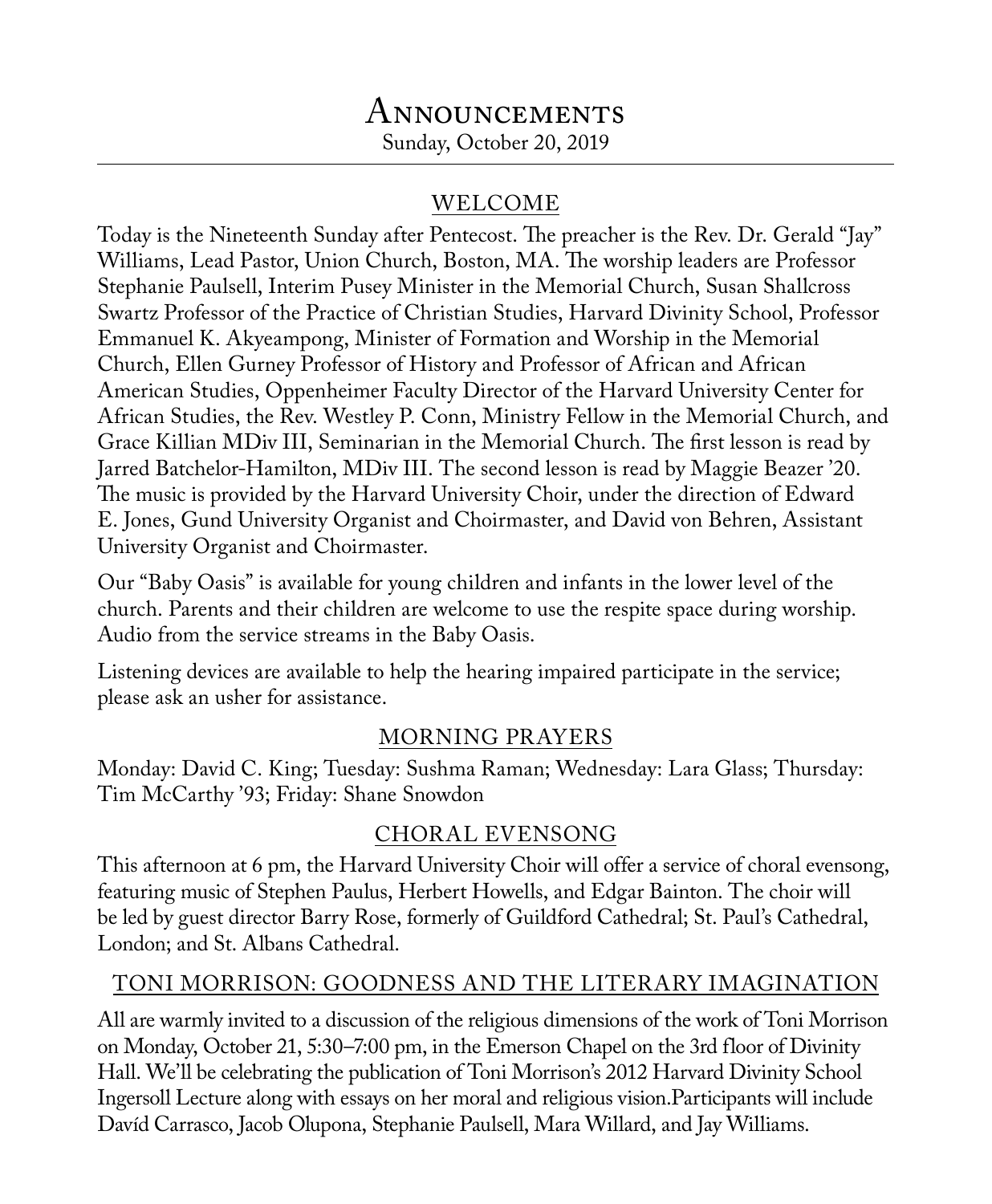Harvard Divinity School will show the documentary *Toni Morrison: The Pieces I Am* on Thursday, October 24, 4:00*–*6:00 pm in Paine Hall, 3 Oxford Street. Tickets are available through the Harvard Box Office, and all are welcome. Conversation with Professor Davíd Carrasco, who appears in the film, and film editor Johanna Giebelhaus will follow the screening.

### THE PILGRIMAGE PROJECT

Join us on Wednesday, October 23, 7:00–8:30 pm for the next meeting of the Pilgrimage Reading Group. We'll be discussing Toni Morrison's novel, *Home*. Our next pilgrimage will led by May Wang '20 on Friday, October 25, 1:30–3:30 pm. Join us as we spend time in the "Crossing Lines" exhibit in the Harvard Art Museum and engage themes of home, identity, and migration. We will meet at 1:30 in the Student Oasis, and all are welcome.

### WILLIAM BELDEN NOBLE LECTURES

The 2019–2020 William Belden Noble Lecturer in Residence, the Rev. Dr. Raphael G. Warnock, will deliver four lectures over the course of the academic year. The next lecture will take place on Wednesday, November 20 at 7 pm. A national voice on social justice issues such as voting rights and criminal justice, Warnock is Senior Pastor of the Ebenezer Baptist Church in Atlanta, the spiritual home of the Rev. Dr. Martin Luther King, Jr. All lectures will take place in the Memorial Church Sanctuary and are free and open to the public.

### FAITH FORMATION

The Church School offers Christian education classes for children of age three through sixteen. All classes are held during Sunday services in the Fall and Spring Terms. To register and learn more, please visit the Church School for Children page on our website.

For adults in the MemChurch community, the Faith and Life forum seeks to enrich our spirituality by promoting religious literacy and cultural competency. The Forum is held Sunday mornings during the Fall and Spring Terms in the Buttrick Room from 9:30 am to 10:30 am. Speakers include scholars, pastors, and other public figures whose work enhances our awareness of the pivotal role religion plays across space and time. To learn about upcoming speakers, please visit the Faith & Life Forum page on our website. The Forum will continue next Sunday, October 27th with the Rev. Kaji Douša, Senior Pastor, Park Avenue Church, New York City. To learn about upcoming speakers, please visit the Faith & Life Forum page on our website.

Contact Ministry Fellow, Westley (Wes) Conn (westley\_conn@harvard.edu) for more information about faith formation at MemChurch.

### MUSIC NOTES

Grayston Ives was the *Informator Choristarum* at Magdalen College, Oxford, from 1991 to 2009, and is a former member of the King's Singers. A setting of words by Isaac Watts, "There Is a Land of Pure Delight" is melodious to the core and was written in homage to the hymnanthems of Stanford.